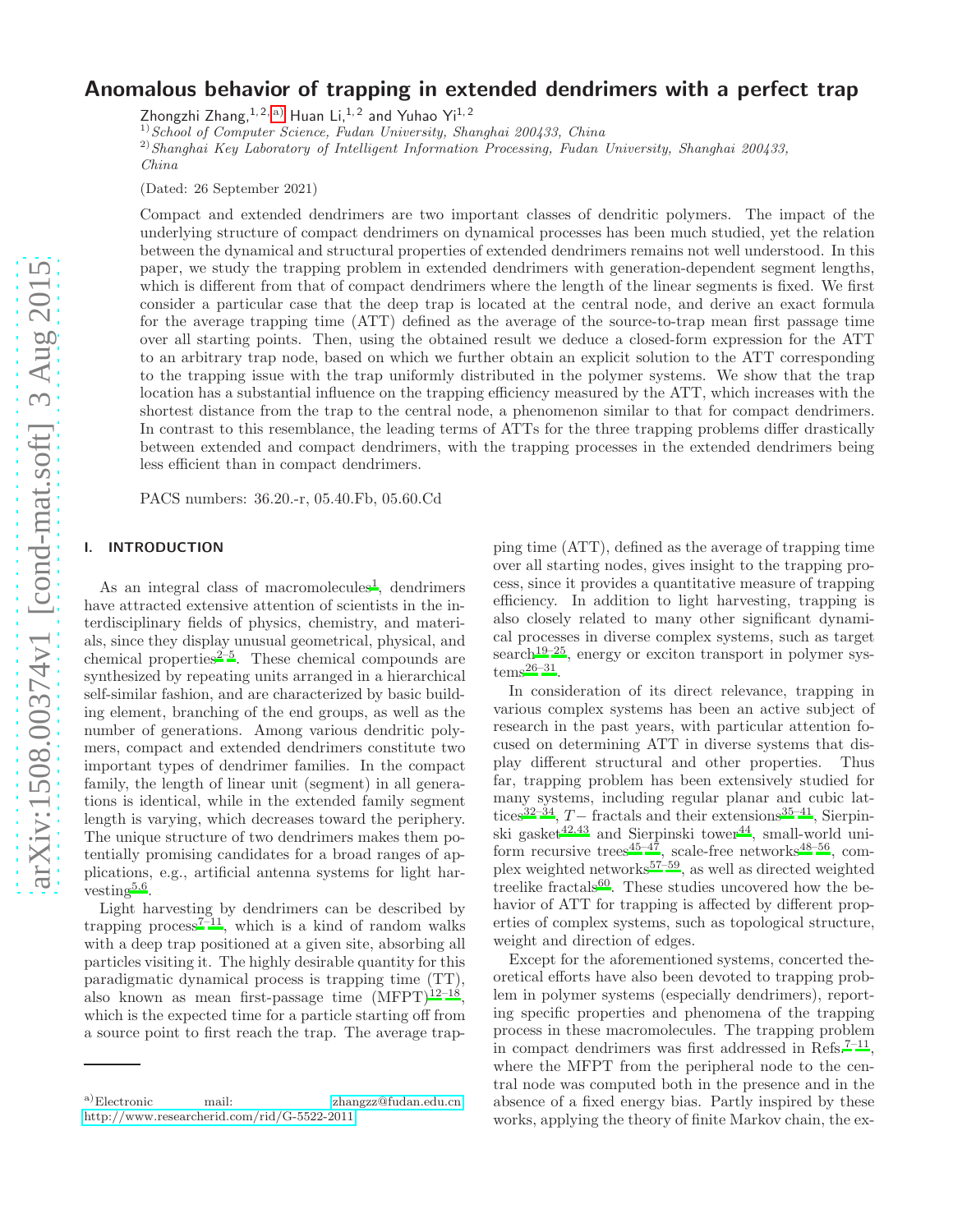act expression for MFPT from an arbitrary node to the central node was derived in Refs. $61-63$  $61-63$ , where the ATT was also obtained when an immobile trap is located at the center. The influence of trap location on ATT for trapping in compact dendrimers was explored in  $64$ . Moreover, the factors governing the trapping efficiency for compact dendrimers have also been much studied in detail<sup>[65](#page-9-7)[–69](#page-9-8)</sup>.

In contrast to compact dendrimers, trapping problem in extended dendrimers has received less attention<sup>[61](#page-9-4)</sup>, although they are an important class of nanoscale supermolecules and their specific structure is suggested to yield different trapping behavior from that for their compact counterparts. Since extended dendrimers are an important class of nanoscale supermolecules, it is of theoretical and practical importance to address the influences of topology of extended dendrimers on trapping occurring on them.

In this paper, we present a comprehensive study of trapping in extended dendrimers, with an aim to explore the impact of their geometrical structure on the trapping efficiency. We first focus on a special case of trapping problem with a single trap located at the central node. We derive closed-form expressions for the MFPT from an arbitrary node to the trap, as well as for the ATT to the trap over all starting points. Then, using these results, we determine an exact solution for the ATT to an arbitrary target. Finally, we attack the case of trapping with the trap distributed uniformly over all nodes. By using two different techniques, we deduce an explicit formula for the ATT. We show that the trap position has a strong effect on the efficiency of trapping occurring on extended dendrimers, since their leading scalings display distinct dependence on the system size, which increase with the shortest distance from the trap to the central node. We also demonstrate that for all the cases of trapping problems, the dominant behaviors for trapping in extended dendrimers are different from those corresponding to compact dendrimers.

## II. CONSTRUCTION AND PROPERTIES

In this section, we introduce the construction of extended dendrimers and study their relevant properties.

## A. Construction method

We concentrate on a particular network for extended dendrimers, with the number of nearest neighbors of any branching site being 3. Let  $D_g$   $(g \ge 1)$  denote the extended dendrimer having generation number  $q$ , with the length of segment at generation i being  $g - i$ . Then,  $D_g$  can be built by g iterations in the following way<sup>[65](#page-9-7)[,70](#page-9-9)</sup>. At iteration 0, the dendrimer comprises only one central node; at iteration 1, 3 segments with length  $g - 1$  are created being attached to the central node. At iteration  $i (1 \lt i \lt g)$ , for each branching node of generation



<span id="page-1-0"></span>FIG. 1. Structure of an extended dendrimer network  $D_4$ .

 $i-1$  (i.e., the node generated at iteration  $i-1$  farthermost from the center), 2 segments (chains) containing  $q - i$  nodes are generated and are linked to the branching node. At the last iteration g, for each node created at generation  $g - 1$ , we add a pair of new nodes and link them to it. All the nodes introduced at this stage are called peripheral nodes of  $D_q$ . Figure [1](#page-1-0) illustrates the structure for a specific extended dendrimer  $D_4$ .

Let  $M_q$  denote the length of the shortest path from an arbitrary peripheral node to the center. Then,

$$
M_g = \sum_{i=1}^{g-1} i + 1 = \frac{1}{2}(g^2 - g + 2). \tag{1}
$$

According to their shortest distances to the central node, all nodes in  $D_q$  can be divided into  $M_q+1$  levels, with the central node being at level 0, and the peripheral nodes being at level  $M_g$ .

Let  $G_i(g)$  denote the generation (iteration) at which all nodes at level  $i$  were created. In order to determine  $G_i(g)$ , we introduce two quantities  $L_i(g)$  and  $S_i$ , where  $L_i(g)$  represents the possible maximal value of levels that nodes created at generation  $i$  belong to, and  $S_i$  is defined to be

$$
S_i = \begin{cases} 1, & i = 0, \\ 1 + \sum_{j=1}^{i} j, & i \ge 1, \end{cases}
$$

$$
= \frac{i^2 + i + 2}{2}.
$$
 (2)

Then, we have

$$
L_i(g) = \begin{cases} M_g - S_{g-i-1}, & 0 \le i < g, \\ M_g, & i = g, \end{cases}
$$
 (3)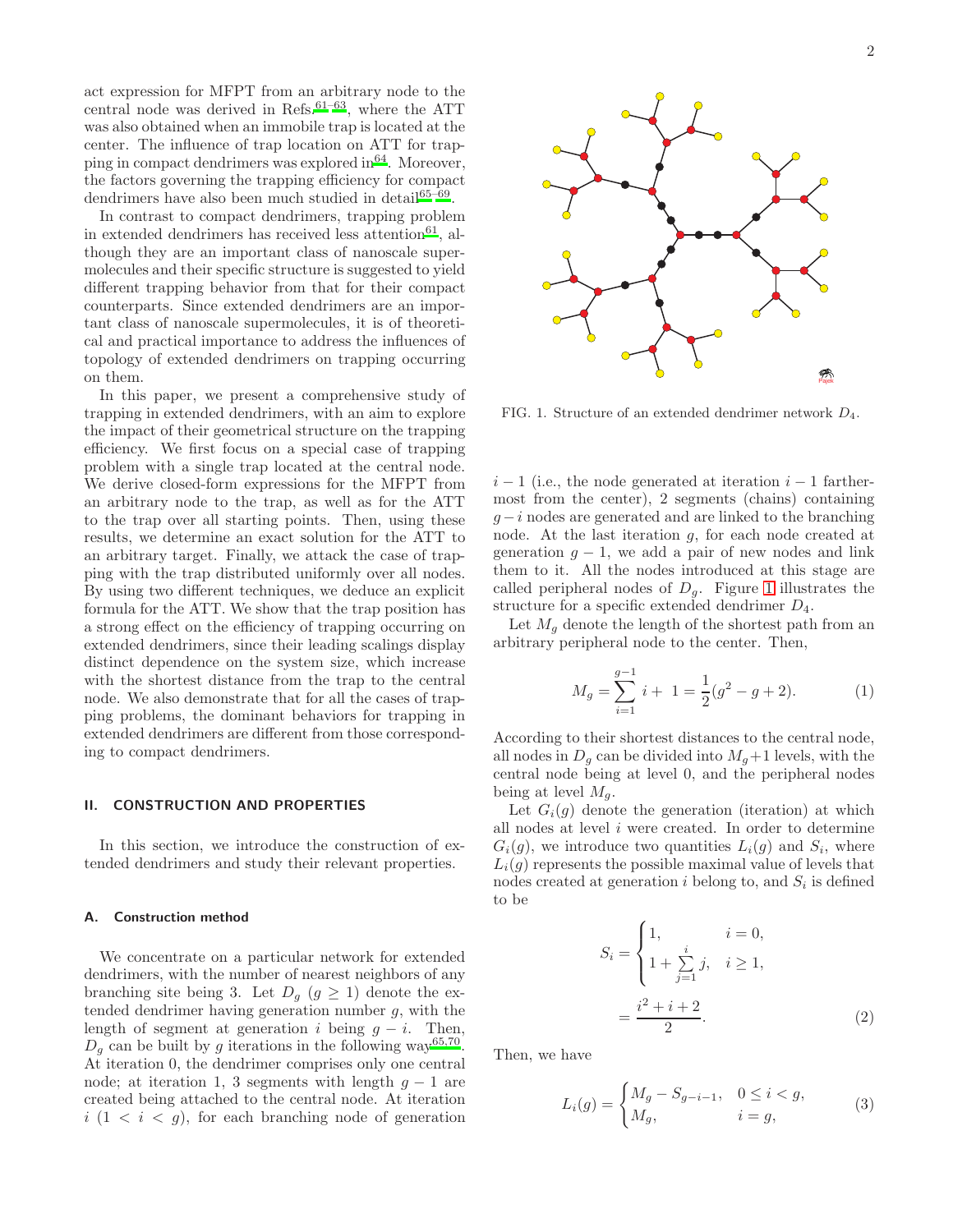and

$$
G_i(g) = \begin{cases} 0, & i = 0, \\ j \mid j \in (M_g - S_{g-j}, M_g - S_{g-j-1}], & 0 < i < M_g, \\ g, & i = M_g. \end{cases}
$$

By construction, the number of nodes at level  $i$  is

$$
N_i(g) = \begin{cases} 1, & i = 0, \\ 3 \cdot 2^{G_i(g) - 1}, & 1 \le i \le M_g. \end{cases}
$$
 (5)

Thus, the total number of nodes in  $D_q$  is

<span id="page-2-4"></span>
$$
N_g = \sum_{i=0}^{M_g} N_i(g) = 9 \cdot 2^{g-1} - 3g - 2.
$$
 (6)

And the total number of edges in  $D_q$  is

$$
E_g = N_g - 1 = 9 \cdot 2^{g-1} - 3g - 3. \tag{7}
$$

## B. Structural properties

We proceed to present some important structural properties of  $D<sub>g</sub>$ , focusing on degree distribution and average path length.

#### 1. Degree distribution

It is obvious that, for nodes in  $D_g$ , there are only three possible degree values (1, 2, and 3). The degree of any node at levels  $L_0(g)$ ,  $L_1(g)$ , ...,  $L_{g-1}(g)$  is 3; the degree of all peripheral nodes (i.e., nodes at level  $M_g$ ) is 1; and the degree of all other nodes is 2. Let  $\Delta_i(g)$  represent the number of nodes with degree i. Then, it is easy to obtain

$$
\Delta_1(g) = N_{M_g}(g) = 3 \cdot 2^{g-1}, \tag{8}
$$

$$
\Delta_2(g) = \sum_{i=1}^{g-2} \sum_{j=L_{i-1}(g)+1}^{L_i(g)-1} N_j(g)
$$
  
=  $3 \cdot 2^g - 3 \cdot 2^{g-1} - 3g + 1,$  (9)

and

<span id="page-2-6"></span>
$$
\Delta_3(g) = \sum_{i=1}^{g-1} N_{L_i(g)} = 3 \cdot 2^{g-1} - 3, \quad (10)
$$

respectively.

## 2. Average path length

(4) The average path length denotes the average of length  $f_q$ , for the shortest path between two nodes over all node pairs. Assume that each edge in  $D<sub>g</sub>$  has a unit length. Then the length of the shortest path from node  $i$  to  $j$  in  $D_g$ , denoted by  $d_{ij}(g)$ , is the minimum length of the path connecting the two nodes. Let  $\bar{d}_g$  represent the average path length of  $D_g$ , defined by

<span id="page-2-3"></span>
$$
\bar{d}_g = \frac{P_{\text{tot}}(g)}{N_g(N_g - 1)/2},\tag{11}
$$

where  $P_{\text{tot}}(g)$  is the sum of  $d_{ij}(g)$  over all pairs of nodes, i.e.,

<span id="page-2-5"></span>
$$
P_{\text{tot}}(g) = \sum_{i < j} d_{ij}(g). \tag{12}
$$

We continue by showing the procedure of determining  $P_{\text{tot}}(g)$ , which just equals the number of edges in the shortest paths between all pairs of nodes in  $D<sub>g</sub>$ . Instead of counting the edges in the paths, here we count the paths passing through a given edge, and then sum the results of all edges in  $D_q$ . Let  $(i, j)$  be an edge in  $D_q$ linking two nodes i and j, and let  $E_{ii}(q)$  be the number of the shortest paths of different node pairs, which pass through  $(i, j)$ . Let  $N_{i \leq j} (g)$  denote the number of nodes in  $D_q$  lying closer to node i than to node j, including i itself. Then, total shortest-path distance can be computed through $71,72$  $71,72$ 

<span id="page-2-0"></span>
$$
P_{\text{tot}}(g) = \sum_{(i,j)\in D_g} E_{ij}(g) = \sum_{(i,j)\in D_g} N_{i < j}(g) N_{j < i}(g)
$$
\n
$$
= \sum_{(i,j)\in D_g} N_{i < j}(g) [N_g - N_{i < j}(g)],\tag{13}
$$

where we have used the relation  $N_{j < i}(g) = N_g - N_{i < j}(g)$ .

We now employ the relation in Eq. [\(13\)](#page-2-0) to derive  $P_{\text{tot}}(g)$ . To this end, we look upon  $D_q$  as a rooted tree with the central node being the root, and use  $B_i(g)$  to denote the number of nodes in the subtree with a node at level  $i$  being its root. Then, it follows that

<span id="page-2-1"></span>
$$
B_i(g) = \frac{2}{3}(N_{g-G_i(g)} - 1) + L_{G_i(g)}(g) - i + 1
$$
  
=  $gG_i(g) + 3 \cdot 2^{g-G_i(g)} - 2g - i - \frac{1}{2}G_i(g)^2$   
+  $\frac{3}{2}G_i(g) - 1.$  (14)

For any edge  $(i, j)$  connecting two nodes i and j, we assume that node  $j$  is the father of node  $i$  in the rooted tree, and that node  $i$  is at level  $l$ . Then, for the two adjacent nodes i and j,  $N_{i < j}(g) = B_i(g)$  always holds. Combining this fact and the results given by Eqs. [\(13\)](#page-2-0) and [\(14\)](#page-2-1), the quantity  $P_{\text{tot}}(g)$  can be evaluated as

<span id="page-2-2"></span>
$$
P_{\text{tot}}(g) = \sum_{i=1}^{M_g} N_i(g) B_i(g) [N_g - B_i(g)]
$$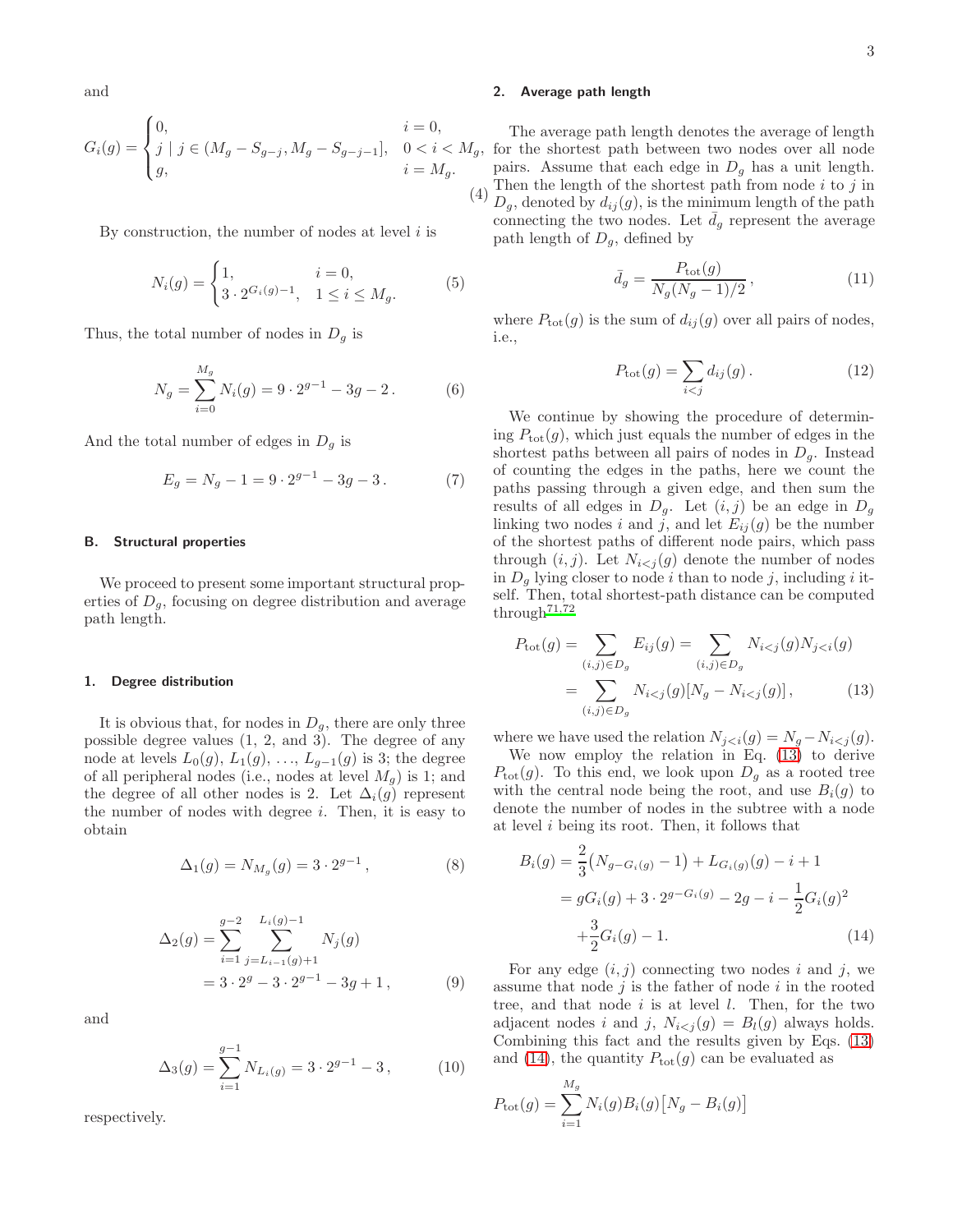$$
= \frac{1}{8} \Big( 81 \cdot 4^{g} g^{2} - 189 \cdot 4^{g} g - 189 \cdot 2^{2g+1} - 9 \cdot 2^{g+1} g^{3} + 45 \cdot 2^{g+2} g^{2} + 441 \cdot 2^{g+1} g - 105 \cdot 2^{g+2} - 52 g^{3} - 120 g^{2} + 124 g + 816 \Big).
$$
 (15)

Inserting Eq. [\(15\)](#page-2-2) into Eq. [\(11\)](#page-2-3) gives

<span id="page-3-0"></span>
$$
\bar{d}_g = \frac{1}{8(81 \cdot 2^{2g-2} - 27 \cdot 2^g g - 45 \cdot 2^{g-1} + 9g^2 + 15g + 6)} \cdot (162 \cdot 4^g g^2 - 378 \cdot 4^g g - 189 \cdot 2^{2g+2} - 9 \cdot 2^{g+2} g^3 + 45 \cdot 2^{g+3} g^2 + 441 \cdot 2^{g+2} g - 105 \cdot 2^{g+3} - 104g^3 - 240g^2 + 248g + 1632). \tag{16}
$$

Equation [\(6\)](#page-2-4) shows that in limit of large network,

$$
g \simeq \log_2 N_g \,, \tag{17}
$$

which, together with and Eq. [\(16\)](#page-3-0), yields

$$
\bar{d}_g \simeq \frac{162 \cdot 4^g g^2}{8 \cdot 81 \cdot 2^{2g-2}} \sim g^2 \sim (\ln N_g)^2 \tag{18}
$$

for very large systems. Thus, extended dendrimers are not small-world systems, which is in contrast to compact dendrimers that display the small-world phenomenon<sup>[73](#page-9-12)</sup> with their average path length growing logarithmically with the system size.

Actually, in addition to the average path length, the diameter of  $D_g$ , denoted by  $\Omega_g$ , also scales with system size  $N_g$  as  $\Omega_g \sim (\ln N_g)^2$ , which can be obtained from the following arguments. For a networked system, its diameter is defined as the maximum of the shortest distances between all pairs of nodes in the system. By construction, it is easy to prove that  $\Omega_g = 2M_g = g^2 - g + 2$ , which displays a similar scaling as that of the average path length for large systems.

## III. TRAPPING IN EXTENDED DENDRIMERS WITH A PERFECT TRAP

After introducing the construction and structural properties of extended dendrimers, in this section we study the trapping problem in  $D_q$ , in order to gain a comprehensive understanding of trapping process on this dendrimer family and explore the influence of their internal structure on the trapping efficiency. We concentrate on three cases of trapping problems. In the first case, we consider trapping with a single trap positioned on the central node; for the second case, we attack trapping with the immobile trap at an arbitrary node; and in the last case, we address trapping with the trap distributed uniformly.

The trapping problem studied here is a kind of isotropic discrete-time random walks in  $D_q$  with a single trap. At each time step, the walker jumps from its current location to an arbitrary nearest neighbor with identical probability. Let  $T_{ij}(g)$  denote the MFPT from

3 node *i* to *j*. Thus,  $T_{ij}(g) = 0$  for  $i = j$ . Let  $T_j(g)$  be the ATT to trap node j. Then, this interesting quantity is given by

<span id="page-3-3"></span>
$$
T_j(g) = \frac{1}{N_g - 1} \sum_i T_{ij}(g).
$$
 (19)

Next we will study  $T_i(g)$  for the three cases of trapping problems defined in  $D_q$ .

#### <span id="page-3-4"></span>A. Trapping with a deep trap at the central node

We first investigate the case that the trap is located at the central node in  $D_q$ . By symmetry, all nodes at the same level have an identical TT to the trap. For the sake of brevity, we use  $F_i(g)$  to represent the TT for a node at level i in  $D<sub>g</sub>$ . Then,  $F<sub>i</sub>(g)$  satisfies the following relations:

<span id="page-3-1"></span>
$$
F_i(g) = \begin{cases} 0, & i = 0, \\ \frac{1}{3}[F_{i-1}(g) + 1] \\ + \frac{2}{3}[F_{i+1}(g) + 1], & 0 < i < M_g \text{ and } i = L_{G_i(g)}(g), \\ \frac{1}{2}[F_{i-1}(g) + 1] \\ + \frac{1}{2}[F_{i+1}(g) + 1], & 0 < i < M_g \text{ and } i \neq L_{G_i(g)}(g), \\ F_{M_g - 1}(g) + 1, & i = M_g. \end{cases}
$$
(20)

For  $i = 0$  and  $i = M<sub>q</sub>$ , Eq. [\(20\)](#page-3-1) is obvious; while for  $0 < i < M<sub>g</sub>$ , Eq. [\(20\)](#page-3-1) can be explained as follows. Let  $p_1$  and  $p_2$  represent the probabilities for a walker starting from a node at level  $i$  and taking one time step to arrive at a neighboring node at level  $i - 1$  and level  $i + 1$ , respectively. Since the walker performs isotropic random walks, for  $i = L_{G_i(g)}(g)$ ,  $p_1 = \frac{1}{3}$  and  $p_2 = \frac{2}{3}$ ; and  $p_1 = p_2 = \frac{1}{2}$  otherwise. For  $0 < i < M_g$ , the first term on the right-hand side describes the process that with probability  $p_1$  the walker starting from a node at level i takes one step to arrive at its unique neighbor at level  $i-1$ , and then makes  $F_{i-1}(g)$  jumps to reach the trap for the first time; the second term accounts for the fact that with probability  $p_2$  the walker first makes a jump at a neighbor at level  $i + 1$  and then takes  $F_{i+1}(g)$  steps to visit the trap for the first time.

From Eq. [\(20\)](#page-3-1), we can derive that for  $0 < i < M_q$ ,

$$
F_i(g) - F_{i-1}(g) = 2[F_{i+1}(g) - F_i(g)] + 3 \tag{21}
$$

and

$$
F_i(g) - F_{i-1}(g) = F_{i+1}(g) - F_i(g) + 2 \tag{22}
$$

hold for  $i = L_{G_i(q)}(g)$  and  $i \neq L_{G_i(q)}(g)$ , respectively. Let  $A_i(g) = F_i(g) - F_{i-1}(g)$ . Then,

<span id="page-3-2"></span>
$$
A_i(g) = \begin{cases} 2A_{i+1}(g) + 3, & i = L_{G_i(g)}(g), \\ A_{i+1}(g) + 2, & i \neq L_{G_i(g)}(g), \end{cases}
$$
 (23)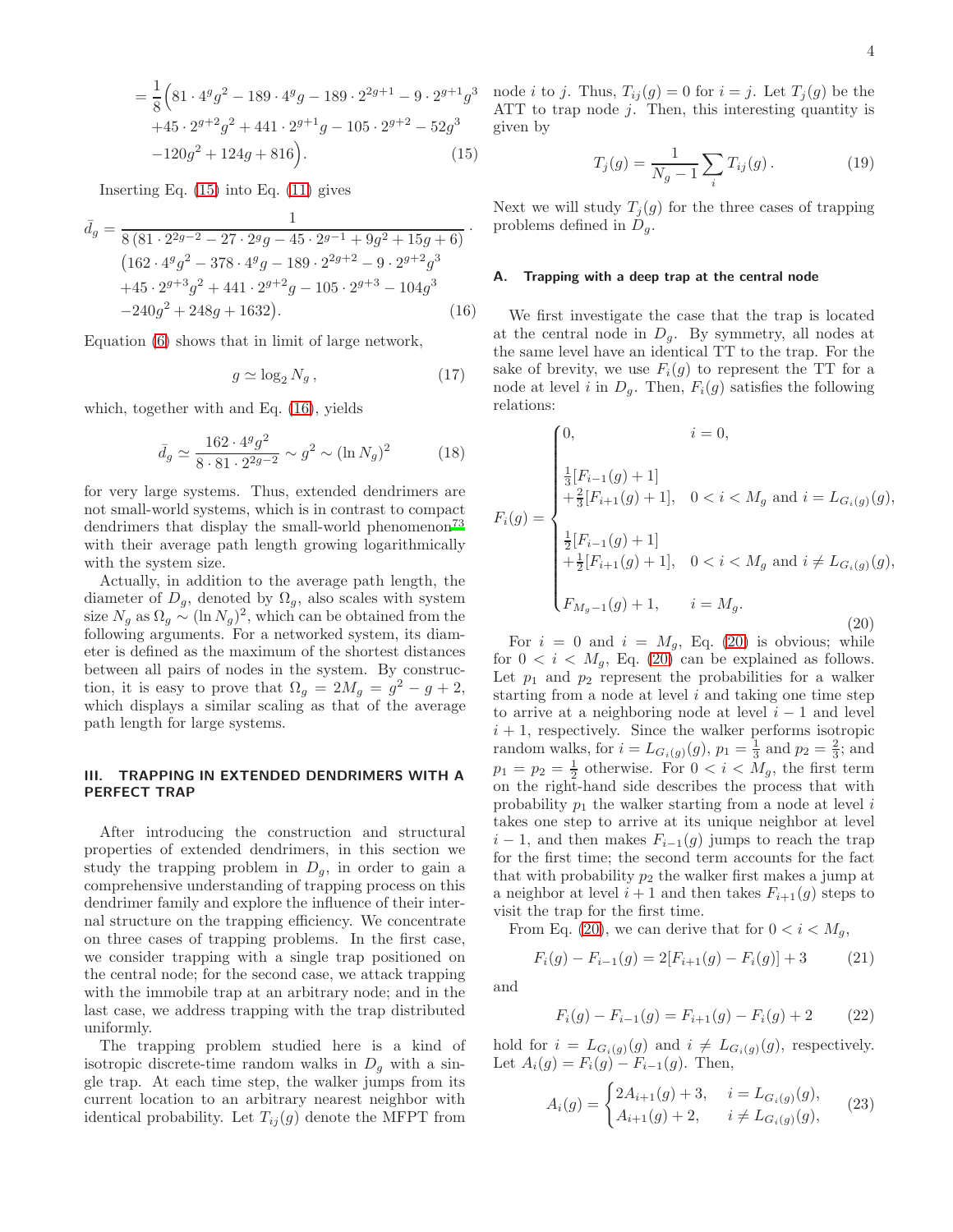is true for  $0 < i < M_g$ . Considering  $A_{M_g}(g) = F_{M_g}(g)$  –  $F_{M_g-1}(g) = 1$ , Eq. [\(23\)](#page-3-2) can be solved to yield

$$
A_i(g) = 3 \cdot 2^{-G_i(g) + g + 1} - G_i(g)^2 + (2g + 3)G_i(g) - 2i - 4g - 3.
$$
\n(24)

Applying the obtained intermediate quantity  $A_i(g)$ , the TT from a node at level  $i$   $(0 \leq i \leq M_q)$  to the central node can be calculated by

<span id="page-4-0"></span>
$$
F_i(g) = F_0(g) + \sum_{j=1}^i \left[ F_j(g) - F_{j-1}(g) \right]
$$
  
=  $F_0(g) + \sum_{j=1}^i A_j(g)$   
=  $\frac{1}{2}(2g+1)G_i(g)^3 - \frac{1}{4}(4g^2 + 8g - 1)G_i(g)^2$   
+  $\frac{1}{4}(4g^2 + 4g - 3)G_i(g) + (12 \cdot 2^{g+2} - 3 \cdot 2^{g+3}g) \cdot 2^{-(G_i(g)+2)}G_i(g) + (6-3g)2^{-(G_i(g)-g-1)}- G_i(g)^2 i + (2g+3)G_i(g) i + 3 \cdot 2^{g+3}2^{-(G_i(g)+2)}i-i^2 - 4(g+1)i + 3(2^{g+1}g - 2^{g+2}). (25)$ 

Then, according to Eqs. [\(19\)](#page-3-3) and [\(25\)](#page-4-0), the closed-form expression for ATT to the trap at the central node in  $D_q$ , denoted by  $T_C(g)$ , can be obtained as

<span id="page-4-2"></span>
$$
T_C(g) = \frac{\sum_{i=1}^{M_g} N_i(g) F_i(g)}{N_g - 1}
$$
  
= 
$$
\frac{1}{9 \cdot 2^{g-1} - 3g - 3} \left( 27 \cdot 4^g \cdot g - 27 \cdot 2^{2g+1} -9 \cdot 2^g g^3 - 9 \cdot 2^{g-2} \cdot g^2 + 45 \cdot 2^{g-2} \cdot g + 699 \cdot 2^{g-1} -14g^3 - \frac{147}{2}g^2 - \frac{413}{2}g - 294 \right).
$$
 (26)

For a large system, i.e.,  $g \to \infty$ ,  $T_C(g)$  has the following dominant term:

$$
T_C(g) \simeq \frac{27 \cdot 4^g \cdot g}{9 \cdot 2^{g-1}} \sim 2^g g, \qquad (27)
$$

from which we can obtain the dependence relation of  $T_C(g)$  on the network size  $N_g$  as

<span id="page-4-5"></span>
$$
T_C(g) \sim N_g \ln N_g \,, \tag{28}
$$

a scaling different from that for trapping in compact dendrimers, where the ATT to the center node is a linear function of the network  $size^{63,64}$  $size^{63,64}$  $size^{63,64}$  $size^{63,64}$ .

## <span id="page-4-4"></span>B. Trapping with the trap at an arbitrary node

In Sec. [III A,](#page-3-4) we obtained the ATT to the central node in  $D_q$ . Here, we use this result to further study another

trapping problem with the trap located at an arbitrary node. For convenience of the following description, let  $r_i$  represent a node at level i. Notice that all nodes at the same level are equivalent to one another, in the sense that the ATT is the same, if any of them is considered as a trap. Let  $T_{r_i}^{\text{sum}}(g)$  denote the sum of the MFPT from a starting point to a target node at level  $i$   $(0 \leq i \leq g)$ in  $D_g$ , where the sum runs over all starting nodes in  $D_g$ . That is,

$$
T_{r_i}^{\text{sum}}(g) = \sum_{j \in D_g} T_{j \, r_i}(g). \tag{29}
$$

Then, the ATT to an arbitrary node at level i in  $D_g$  is

<span id="page-4-3"></span>
$$
T_{r_i}(g) = \frac{1}{N_g - 1} T_{r_i}^{\text{sum}}(g). \tag{30}
$$

Thus, to find  $T_{r_i}(g)$ , we can alternatively evaluate the quantity  $T_{r_i}^{\text{sum}}(g)$ .

To determine  $T_{r_i}^{\text{sum}}(g)$ , we consider  $D_g$  as a rooted tree with its root being the central node. Then, we have the following relation

<span id="page-4-1"></span>
$$
T_{r_i}^{\text{sum}}(g)
$$
  
=  $\frac{2}{3} T_{r_0}^{\text{sum}}(g) + \left[\frac{2}{3}(N_g - 1) + 1\right] T_{r_0 r_i}(g) + \sum_{j=1}^{i-1} T_{r_j r_i}(g)$   
+  $\sum_{j=1}^{G_i(g)-1} \left[\frac{1}{3} T_{r_0}^{\text{sum}}(g - j) + \frac{1}{3}(N_{g-j} - 1) T_{r_{L_j(g)}r_i}(g)\right]$   
+  $\frac{2}{3} T_{r_0}^{\text{sum}}(g - G_i(g)) + \frac{2}{3}(N_{g-G_i(g)} - 1)$   

$$
[F_{L_{G_i(g)}}(g)(g) - F_i(g)] + \sum_{j=i+1}^{L_{G_i(g)}(g)} [F_j(g) - F_i(g)],
$$
(31)

where  $T_{r_j r_i}$   $(j < i)$  is the MFPT from a node at level j to one of its descendant node at level i,  $F_i(g)$  (or  $F_i(g)$ ) denotes the MFPT from a node at level  $j$  (or  $i$ ) to the central node, and  $F_i(g) - F_i(g)$   $(j > i)$  is thus equal to the MFPT from a node at level  $i$  to its ancestor node at level i.

Equation [\(31\)](#page-4-1) can be elaborated as follows. The first two terms describe the process that a walker starting off from a node, which and the trap node have the central node as the lowest common ancestor, should first visit the central node, and then jumps  $T_{r_0r_i}(g)$  more steps to hit the trap for the first time. Here, the lowest common ancestor for two nodes  $i$  and  $j$  is the node with the possible biggest level value in the rooted tree but having both  $i$  and  $j$  as its offspring nodes. The third and forth terms explain the sum of MFPTs to the trap, running over those starting nodes, which and the trap have the lowest common ancestor at level  $j(0 \lt j \lt i)$ . The remaining terms account for the sum of MFPTs from all descendants of the trap to the trap itself.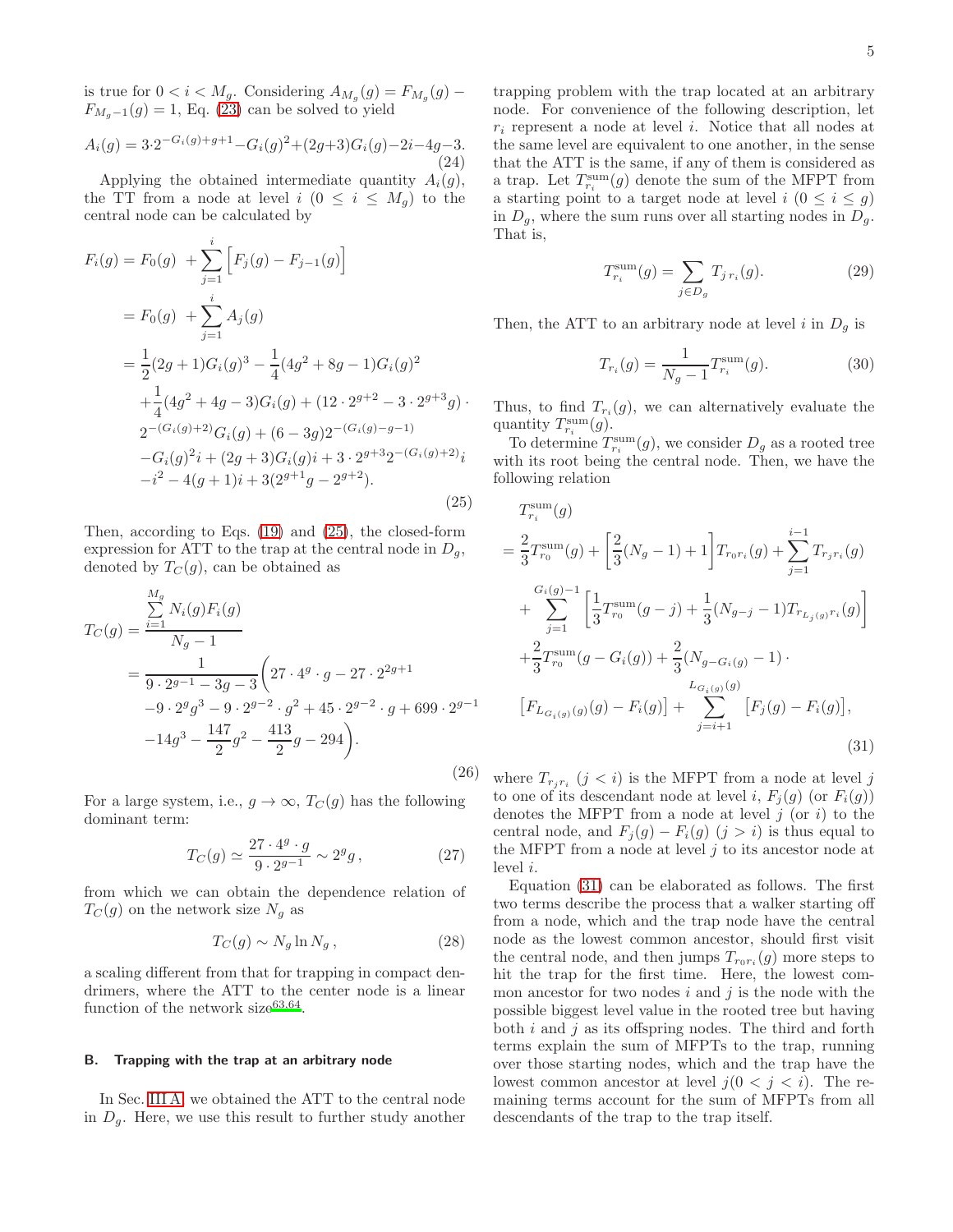We now deduce the two quantities  $T_{r_0}^{\text{sum}}(g)$  and  $T_{r_ir_j}(g)$ with  $i < j$ . First, making use of Eq. [\(26\)](#page-4-2), we can easily determine  $T_{r_0}^{\text{sum}}(g)$  given by

<span id="page-5-4"></span>
$$
T_{r_0}^{\text{sum}}(g) = T_C(g) \cdot (N_g - 1)
$$
  
=  $\frac{1}{4} (27 \cdot 4^{g+1}g - 27 \cdot 2^{2g+3} - 9 \cdot 2^{g+2}g^3 - 9 \cdot 2^g g^2$   
+45 \cdot 2^g g + 699 \cdot 2^{g+1} - 56g^3 - 294g^2 - 826g  
-1176). (32)

We continue to determine  $T_{r_i r_j}(g)$   $(i < j)$ , which can be expressed as

<span id="page-5-3"></span>
$$
T_{r_i r_j}(g) = \sum_{k=i}^{j-1} T_{r_k r_{k+1}}(g).
$$
 (33)

Before determining  $T_{r_i r_j}(g)$ , we first calculate the MFPT,  $T_{r_i r_{i+1}}(g)$ , from a node at level  $i(0 \leq i \leq M_g)$  to its neighboring node at level  $i + 1$ . For  $i = 0$ , we have

$$
T_{r_0r_1}(g) = \frac{1}{3} + \frac{2}{3} \left[ 1 + F_1(g) + T_{r_0r_1}(g) \right],
$$
 (34)

which, using Eq. [\(25\)](#page-4-0), is solved to yield

<span id="page-5-0"></span>
$$
T_{r_0r_1}(g) = 3 \cdot 2^{g+1} - 4g - 3. \tag{35}
$$

For  $0 < i < M_g$ , the following relations can be established:

<span id="page-5-1"></span>
$$
T_{r_{i}r_{i+1}}(g)
$$
\n
$$
= \begin{cases}\n\frac{1}{3} + \frac{1}{3} \left[ 1 + T_{r_{i-1}r_i}(g) + T_{r_{i}r_{i+1}}(g) \right] \\
+ \frac{1}{3} \left[ 1 + F_1(g - i) + T_{r_{i}r_{i+1}}(g) \right], \qquad i = L_{G_i(g)}(g), \\
\frac{1}{2} + \frac{1}{2} \left[ 1 + T_{r_{i-1}r_i}(g) + T_{r_{i}r_{i+1}}(g) \right], \quad i \neq L_{G_i(g)}(g).\n\end{cases}
$$
\n(36)

Considering the initial condition in Eq. [\(35\)](#page-5-0), Eq. [\(36\)](#page-5-1) is

solved to give

<span id="page-5-2"></span>
$$
T_{r_ir_{i+1}}(g) = \begin{cases} 9 \cdot 2^{g} - 4g - 3 \cdot 2^{g - G_i(g)} \\ -2G_i(g) - 3, & i = L_{G_i(g)}(g), \\ 9 \cdot 2^{g} - 3 - 2g \\ -3 \cdot 2^{g - G_i(g) + 1} - 2gG_i(g) \\ +G_i(g)^2 - 3G_i(g) + 2i - 1, & i \neq L_{G_i(g)}(g). \end{cases}
$$
(37)

Substituting Eq. [\(37\)](#page-5-2) into Eq. [\(33\)](#page-5-3) leads to

<span id="page-5-5"></span>
$$
T_{r_ir_j}(g) = \sum_{k=i}^{j-1} T_{r_kr_{k+1}}(g)
$$
  
=  $\left(3 \cdot 2^{g-G_i(g)} - g^2 - 2g + \frac{1}{4}\right) G_i(g)^2 + \left(g^2$   
 $-3g \cdot 2^{g-G_i(g)+1} + 9 \cdot 2^{g-G_i(g)} + g - \frac{1}{2}\right) G_i(g)$   
+  $\left(g^2 - 3 \cdot 2^{g-G_j(g)} + 2g - \frac{1}{4}\right) G_j(g)^2 + \left(-g^2$   
+  $3g \cdot 2^{g-G_j(g)+1} - 9 \cdot 2^{g-G_j(g)} - g + \frac{1}{2}\right) G_j(g)$   
+  $\left[(2g+3)G_i(g) + 3 \cdot 2^{g-G_i(g)+1} - 9 \cdot 2^g + 2g$   
 $-G_i(g)^2 + 2\right]i + \left(g + \frac{1}{2}\right) G_i(g)^3 + \left[-(2g+3)G_j(g)\right]$   
-  $3 \cdot 2^{g-G_j(g)+1} + 9 \cdot 2^g - 2g + G_j(g)^2 - 2\right]j$   
+  $3 \cdot 2^{g-G_i(g)+2} - 3g \cdot 2^{g-G_i(g)+1} - \left(g + \frac{1}{2}\right) G_j(g)^3$   
-  $3 \cdot 2^{g-G_j(g)+2} + 3g \cdot 2^{g-G_j(g)+1} - i^2 + j^2$   
-  $\frac{1}{4}G_i(g)^4 + \frac{1}{4}G_j(g)^4.$  (38)

Finally, plugging Eqs. [\(25\)](#page-4-0), [\(32\)](#page-5-4), and [\(38\)](#page-5-5) into Eq. [\(31\)](#page-4-1), then inserting the obtained result into Eq. [\(30\)](#page-4-3), we analytically obtain a rigorous expression for the ATT to any trap node at level  $i$  of the extended dendrimer  $D_q$ :

<span id="page-5-6"></span>
$$
T_{r_i}(g) = \frac{T_{r_i}^{\text{sum}}(g)}{N_g - 1}
$$
  
\n
$$
= \frac{1}{9 \cdot 2^{g-1} - 3g - 3}
$$
  
\n
$$
\left[ \left( -9 \cdot 2^g - 6G_i(g)^2 + 6G_i(g) - 14 \right)g^3 + \left( 9 \cdot 2^g G_i(g)^2 - 9 \cdot 2^g G_i(g) - 9G_i(g)2^{g-G_i(g)+2} - 9 \cdot 2^{g-G_i(g)+2} + 135 \cdot 2^{g-2} \right)g^2 + 12iG_i(g) - 6i + 6G_i(g)^3 - 17G_i(g)^2 + 11G_i(g) - \frac{147}{2} \right)g^2 + \left( -9 \cdot 2^{g+1}iG_i(g) + 9i2^{g-G_i(g)+2} - 9 \cdot 2^{g+1}i \right)g^2 + 21 \cdot 2^{g-G_i(g)+1} + 27 \cdot 2^{2g-G_i(g)+1} - 123 \cdot 2^{g-2} - 27 \cdot 2^{2g} - 6i^2 - 6iG_i(g)^2 + 3G_i(g)2^{g-G_i(g)+3} + 27G_i(g)2^{2g-G_i(g)+1} + 28iG_i(g) - 11i - \frac{3}{2}G_i(g)^4 + 8G_i(g)^3 - \frac{17}{2}G_i(g)^2 - 2G_i(g) - \frac{413}{2} \right)g + 9 \cdot 2^g i^2 + 9 \cdot 2^g iG_i(g)^2 - 27 \cdot 2^g iG_i(g) + 1 - 27i2^{2g-G_i(g)+1} - 27i2^{2g-G_i(g)+1} - 27i2^{2g-G_i(g)+1} - 27i2^{2g-G_i(g)+1} - 27i2^{2g-G_i(g)+1} - 27i2^{2g-G_i(g)+1} - 27i2^{2g-G_i(g)+1} - 27i2^{2g-G_i(g)+1} - 27i2^{2g-G_i(g)+1} - 27i2^{2g-G_i(g)+1} - 27i2^{2g-G_i(g)+1} - 27i2^{2g-G_i(g)+1} - 27i2^{2g-G_i(g)+1} - 27i2^{2g-G_i(g)+1} - 27i2^{2g-G_i(g)+1} - 27i2^{2g
$$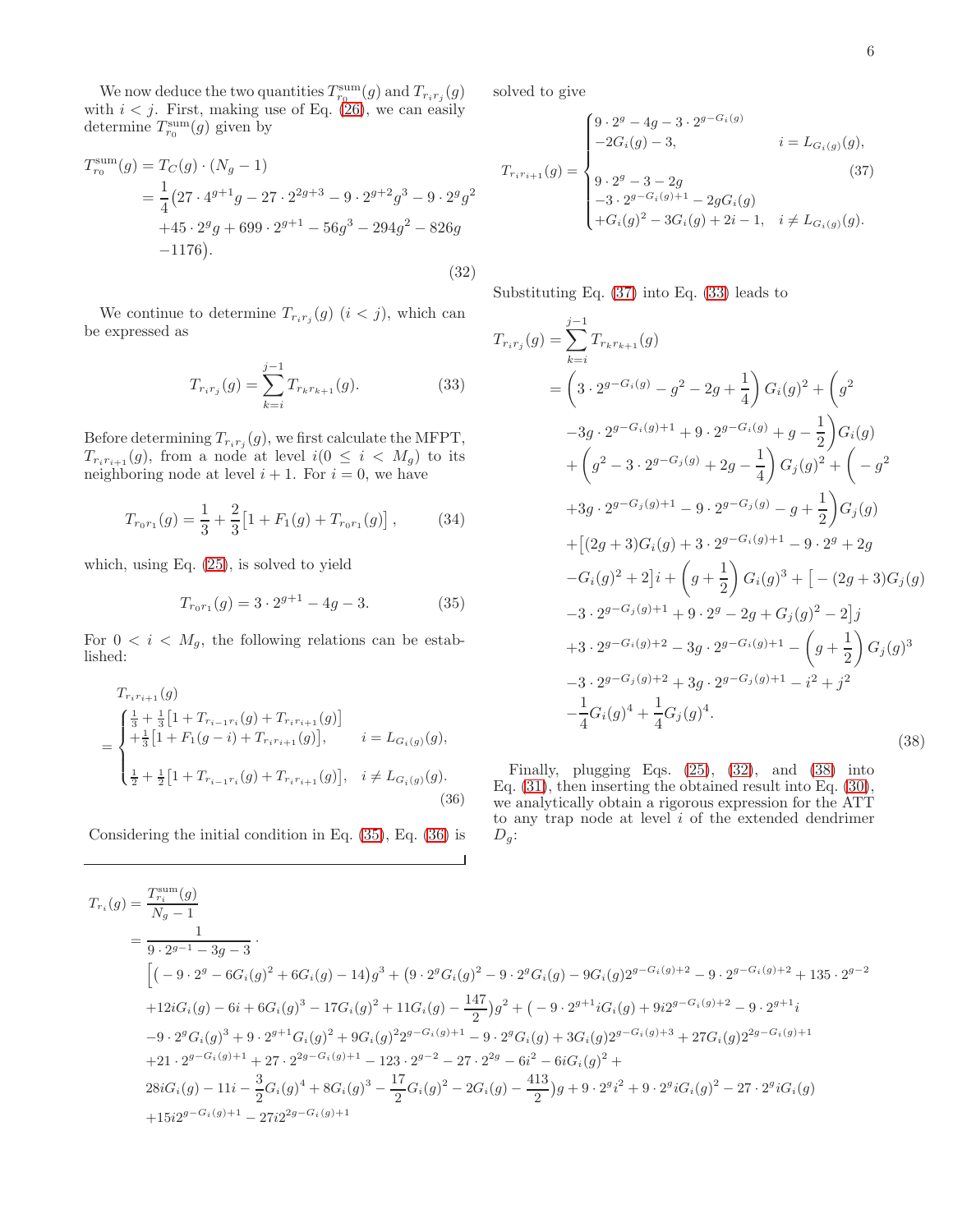$$
-27 \cdot 2^{g-1}i + 81 \cdot 2^{2g-1}i + 9 \cdot 2^{g-2}G_i(g)^4 - 9 \cdot 2^{g-1}G_i(g)^3 - 9 \cdot 2^{g-2}G_i(g)^2 + 15G_i(g)^2 2^{g-G_i(g)} - 27G_i(g)^2 2^{2g-G_i(g)}
$$
  
+9 \cdot 2^{g-1}G\_i(g) + 45G\_i(g)2^{g-G\_i(g)} - 81G\_i(g)2^{2g-G\_i(g)} + 15 \cdot 2^{g-G\_i(g)+2} - 27 \cdot 2^{2g-G\_i(g)+2} + 579 \cdot 2^{g-1}  
+27 \cdot 2^{2g+1} - 5i^2 - 5iG\_i(g)^2 + 15iG\_i(g) - 5i - \frac{5}{4}G\_i(g)^4 + \frac{5}{2}G\_i(g)^3 + \frac{5}{4}G\_i(g)^2 - \frac{5}{2}G\_i(g) - 294.\n(39)

In this way, we have obtained an explicit formula for the ATT to an arbitrary node in  $D_q$ , as given by Eq. [\(39\)](#page-5-6). For the particular case  $i = 0$  corresponding to the trapping with the trap placed at the central node, Eq. [\(39\)](#page-5-6) reduces to the expression in Eq. [\(26\)](#page-4-2). For another limiting case  $i = M<sub>g</sub>$  that the trap is located at a peripheral node, we use  $T_P(g)$  to denote the ATT. For this case, plugging  $i = M_g = (g^2 - g + 2)/2$  into Eq. [\(39\)](#page-5-6) yields

$$
T_P(g) = \frac{1}{9 \cdot 2^{g-1} - 3g - 3} \left( 81 \cdot 2^{2g-2} g^2 - 189 \cdot 2^{2g-2} g + 189 \cdot 2^{2g-1} - 27 \cdot 2^g g^3 + 81 \cdot 2^{g-1} g^2 - 147 \cdot 2^{g-1} g + 123 \cdot 2^g + 3g^4 - \frac{29}{2} g^3 - 58g^2 - \frac{191}{2} g - 214 \right).
$$
\n(40)

For very large systems  $(q \to \infty)$ , we have

<span id="page-6-6"></span>
$$
T_P(g) \simeq \frac{81 \cdot 2^{2g-2}g^2}{9 \cdot 2^{g-1} - 3g - 3} \sim 2^g g^2 \sim N_g \left(\ln N_g\right)^2, \tag{41}
$$

which is also different from the  $N_g \ln N_g$  scaling of ATT for trapping in compact dendrimers with a peripheral node being the trap<sup>[63](#page-9-5)[,64](#page-9-6)</sup>.

For general case of  $0 < i < M_g$ , the expression for ATT provided in Eq. [\(39\)](#page-5-6) is rather lengthy and is hard to observe the the dependence relation of ATT on the system size  $N_g$ . In order to show how the ATT scales with  $N_g$ , In Fig. [2,](#page-6-0) we report the results, given in Eq. [\(39\)](#page-5-6), for trapping in  $D_{15}$  with the trap positioned at nodes having different distances towards to central node. Figure [2](#page-6-0) shows that the ATT depends on the level of trap node, which increases with the distance between the central node and the trap, i.e.,  $T_{r_i}(g) \sim (i+1)N_g \ln N_g$ . Note that for trapping in compact dendrimers<sup>[64](#page-9-6)</sup>, the ATT also grows with the level of the trap but displays a different behavior from that corresponding to extended dendrimers.

## C. Trapping with the trap uniformly distributed

We are now in position to study trapping in extended dendrimer  $D<sub>g</sub>$  with the trap uniformly distributed throughout all nodes. In this case, the ATT, denoted by  $\langle T \rangle_g$  is defined as the average of MFPTs over all pairs of nodes in  $D_q$ :

<span id="page-6-1"></span>
$$
\langle T \rangle_g = \frac{1}{N_g(N_g - 1)} \sum_{i=1}^{N_g} \sum_{j=1}^{N_g} T_{ij}(g). \tag{42}
$$



<span id="page-6-0"></span>FIG. 2. Average trapping time for the trap node at different levels in  $D_{15}$ .

For convenience, let  $T_{\text{tot}}(g)$  denote the summation term on the rhs of Eq. [\(42\)](#page-6-1), that is,

<span id="page-6-4"></span>
$$
T_{\text{tot}}(g) = \sum_{i=1}^{N_g} \sum_{j=1}^{N_g} T_{ij}(g). \tag{43}
$$

Then,

<span id="page-6-3"></span>
$$
\langle T \rangle_g = \frac{T_{\text{tot}}(g)}{N_g(N_g - 1)}.
$$
\n(44)

By definition,  $\langle T \rangle_g$  involves a double average: The first one is the average of trapping times running over all starting nodes to a given trap node, the second one is the average of the first one with the trap having a uniform distribution. In what follows, we will apply two disparate approaches to analytically determine  $T_{\text{tot}}(g)$  and  $\langle T \rangle_g$ , with the results obtained by both methods being consistent with each other.

We first determine  $T_{\text{tot}}(g)$  and  $\langle T \rangle_g$  by using the inter-mediary results obtained in Section [III B.](#page-4-4) For  $T_{\text{tot}}(g)$ , it satisfies

<span id="page-6-2"></span>
$$
T_{\text{tot}}(g) = \sum_{i=0}^{M_g} N_i(g) \left[ T_{r_i}(g)(N_g - 1) \right]. \tag{45}
$$

Inserting Eq.  $(45)$  into Eq.  $(44)$  and using Eq.  $(39)$ , we obtain

<span id="page-6-5"></span>
$$
\langle T \rangle_g = \frac{\sum_{i=0}^{M_g} N_i(g) \big[ T_{r_i}(g) (N_g - 1) \big]}{N_g(N_g - 1)}
$$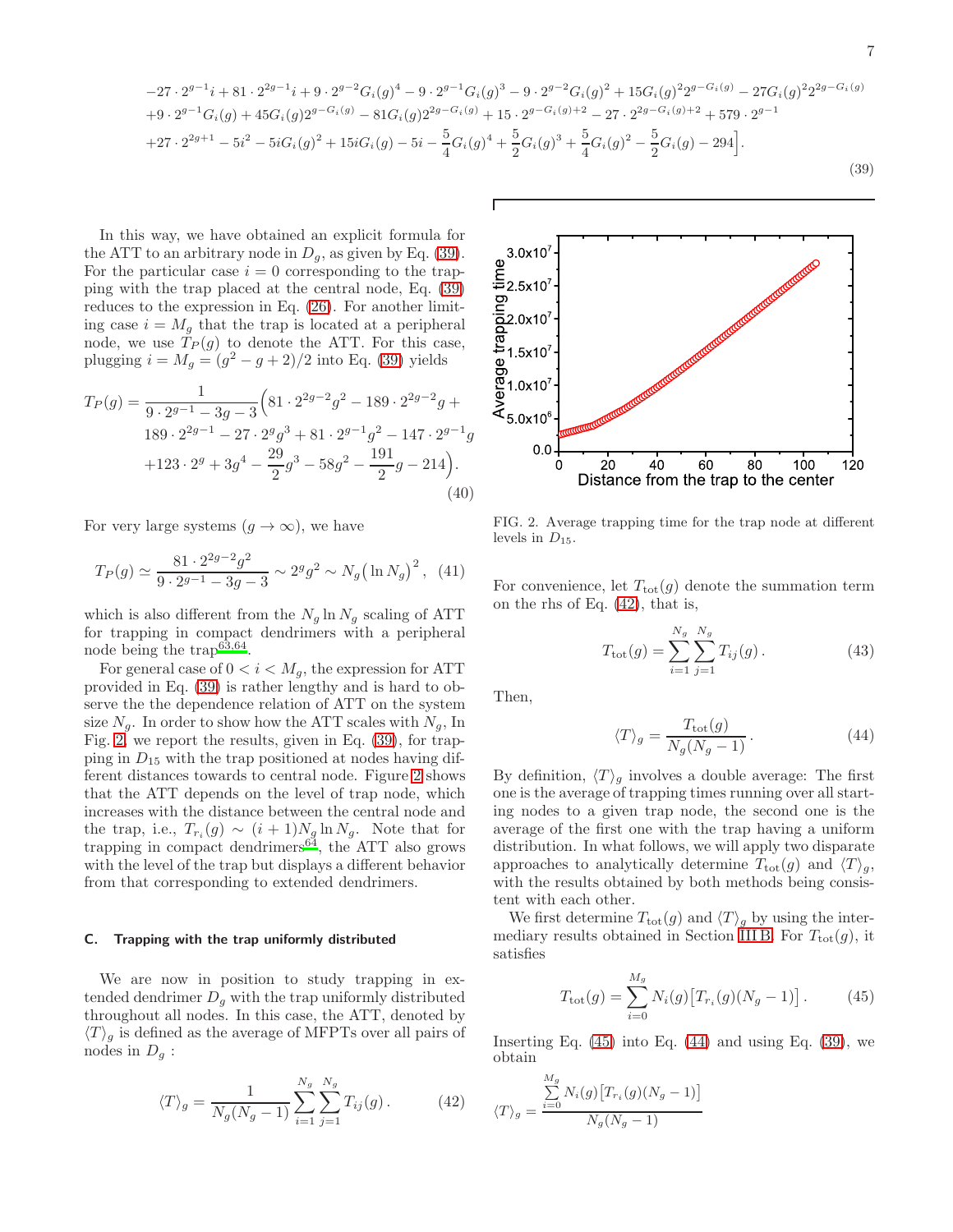$$
= \frac{1}{81 \cdot 2^{2g-2} - 27 \cdot 2^g g - 45 \cdot 2^{g-1} + 9g^2 + 15g + 6}
$$
  
\n
$$
\left(729 \cdot 8^{g-1}g^2 - 1701 \cdot 8^{g-1}g - 1701 \cdot 2^{3g-2} - 81 \cdot 4^g g^3 -1323 \cdot 2^{g-1}g^2 + 567 \cdot 2^{2g-1}g^2 + 2835 \cdot 2^{2g-1}g -189 \cdot 4^g + 27 \cdot 2^{g-1}g^4 - 45 \cdot 2^{g+2}g^3 -540 \cdot 2^{g-1}g^2 - 207 \cdot 2^g g + 1233 \cdot 2^g + 39g^4 +129g^3 - 3g^2 - 705g - 612\right).
$$
  
\n(46)

Besides the above method, we can also compute  $T_{\text{tot}}(g)$ and  $\langle T \rangle_q$  by using the connection between effective resis-tance and MFPTs for random walks<sup>[74](#page-9-13)</sup>. For this purpose, we view  $D_g$  as an electrical network<sup>[75](#page-9-14)</sup> by considering every edge in  $D_g$  to be a unit resistor<sup>[76](#page-9-15)</sup>. Let  $R_{ij}(g)$  denote the effective resistance between a pair of nodes  $i$  and  $j$ in the electrical network associated with  $D_q$ . Then, the following relation holds

$$
T_{ij}(g) + T_{ji}(g) = 2E_g R_{ij}(g).
$$
 (47)

Using this link governing MFPTs and effective resistance, Eq. [\(43\)](#page-6-4) can be rewritten as

$$
T_{\text{tot}}(g) = E_g \sum_{i=1}^{N_g} \sum_{j=1}^{N_g} R_{ij}(g) \,. \tag{48}
$$

Since extended dendrimers have a treelike structure, the effective resistance  $R_{ij}(g)$  is exactly the usual shortestpath distance  $d_{ij}(q)$  between nodes i and j in  $D_q$ . Then, making use of Eqs.  $(11)$  and  $(12)$ , we have

$$
T_{\text{tot}}(g) = E_g \sum_{i=1}^{N_g} \sum_{j=1}^{N_g} d_{ij}(g) = E_g P_{\text{tot}}(g) \qquad (49)
$$

and

<span id="page-7-0"></span>
$$
\langle T \rangle_g = \frac{T_{\text{tot}}(g)}{N_g(N_g - 1)} = \frac{E_g P_{\text{tot}}(g)}{N_g(N_g - 1)} = E_g \cdot \bar{d}_g. \tag{50}
$$

Inserting Eq.  $(16)$  into Eq.  $(50)$ , we recover Eq.  $(46)$ .

When the system size is large enough, the ATT  $\langle T \rangle_a$ in Eq. [\(46\)](#page-6-5) can be approximated as

$$
\langle T \rangle_g \simeq \frac{729 \cdot 8^{g-1} g^2}{81 \cdot 2^{2g-2}} \sim 2^g g^2 \sim N_g \left( \ln N_g \right)^2, \qquad (51)
$$

which differs greatly from the leading asymptotical scaling for ATT in compact dendrimers with a trap distributed uniformly among all nodes  $64$ .

## D. Result comparison and analysis

From the above obtained results, provided by Eq. [\(28\)](#page-4-5), Eq. [\(41\)](#page-6-6), and Fig. [2,](#page-6-0) it can be seen that the ATT for trapping in extended dendrimers exhibits rich scalings when the trap is placed at different positions. Figure [2](#page-6-0) and Eq. [\(39\)](#page-5-6) show that the trap's location has a significant effect on the efficiency of trapping in extended dendrimers measured by ATT: The trapping efficiency decreases when the distance from the trap to the central node increases. For the case that central node is the trap, the trapping process is the most efficient, its efficiency scales with system size  $N_g$  as  $N_g \ln N_g$ ; while for the case that a peripheral node is the trap, the trapping process is the least efficient, the efficiency varies with network size  $N_g$  as  $N_g(\ln N_g)^2$ .

The different behaviors for  $T_{r_i}(g)$  provided in Eq. [\(39\)](#page-5-6) lie in the particular structure of the extended dendrimers. Figure [1](#page-1-0) shows that the extended dendrimer under consideration consists of 3 branches (regions), each being a subtree with a node at level 1 as its root. For  $i = 0$  corresponding to the case that the central node is the trap, the walker, regardless of its starting position, will visit at most one branch before being absorbed by the trap. For  $i > 0$  corresponding the case when the trap is placed on a node with distance  $i$  to the center, the walker, starting from a large group of nodes, must first visit the central node and then proceeds from the center along the path  $r_0 - r_1 - \cdots - r_{i-1} - r_i$  until it is trapped. Equation [\(37\)](#page-5-2) shows that the MFPT  $T_{r_{i-1}r_i}$  from a node at level  $i-1$ to its direct neighbor at level  $i$  grows with  $i$ . Therefore, the scaling of  $T_{r_i}(g)$  grows with increasing *i*. In particular, when the trap is moved away from the central node to a peripheral node, the ATT changes from  $N \ln(N)$  to  $N \ln(N)^2$ .

On the other hand, when the trap is uniformly distributed over  $D_g$ , the dominant scaling of ATT  $\langle T \rangle_g$ scales with the network size  $N_g$  as  $N_g(\ln N_g)^2$ , which is the same as that of  $T_P(g)$  for trapping in  $D_g$  with a trap fixed at a peripheral node. Thus, the  $N_g \ln N_g$  behavior of the ATT to the central node is not representative of extended dendrimers, while the scaling of ATT to a peripheral node is a representative property for trapping in extended dendrimers. The equivalence of the dominant scalings of ATTs for  $T_P(g)$  and  $\langle T \rangle_q$  can be easily under-stood. From Eqs. [\(6\)](#page-2-4) and [\(10\)](#page-2-6), it is evident that in  $D_g$ the fraction of peripheral nodes is about  $\frac{1}{3}$ . Furthermore, the ATT is the highest for all trapping problems in  $D<sub>g</sub>$ with a single immobile trap. Therefore, the  $T_P(g)$  alone determines the leading behavior of  $\langle T \rangle_q$ .

The aforementioned results also indicate that for the three cases of trapping problems under consideration, the trapping processes are less efficient in extended dendrimers than in compact dendrimers. Actually, trapping in extended dendrimers also displays different phenomena from other complex systems. For example, for trapping in Vicsek fractals $64,77$  $64,77$  as a model of regular hyper-branched polymers<sup>[78](#page-9-17)[–80](#page-9-18)</sup>, the efficiency is identical, despite of the location of the trap. Furthermore, trapping process in extended dendrimers is more efficient than in Vicsek fractals, implying that extended dendrimers have a desirable structure favorable to diffusion, as opposed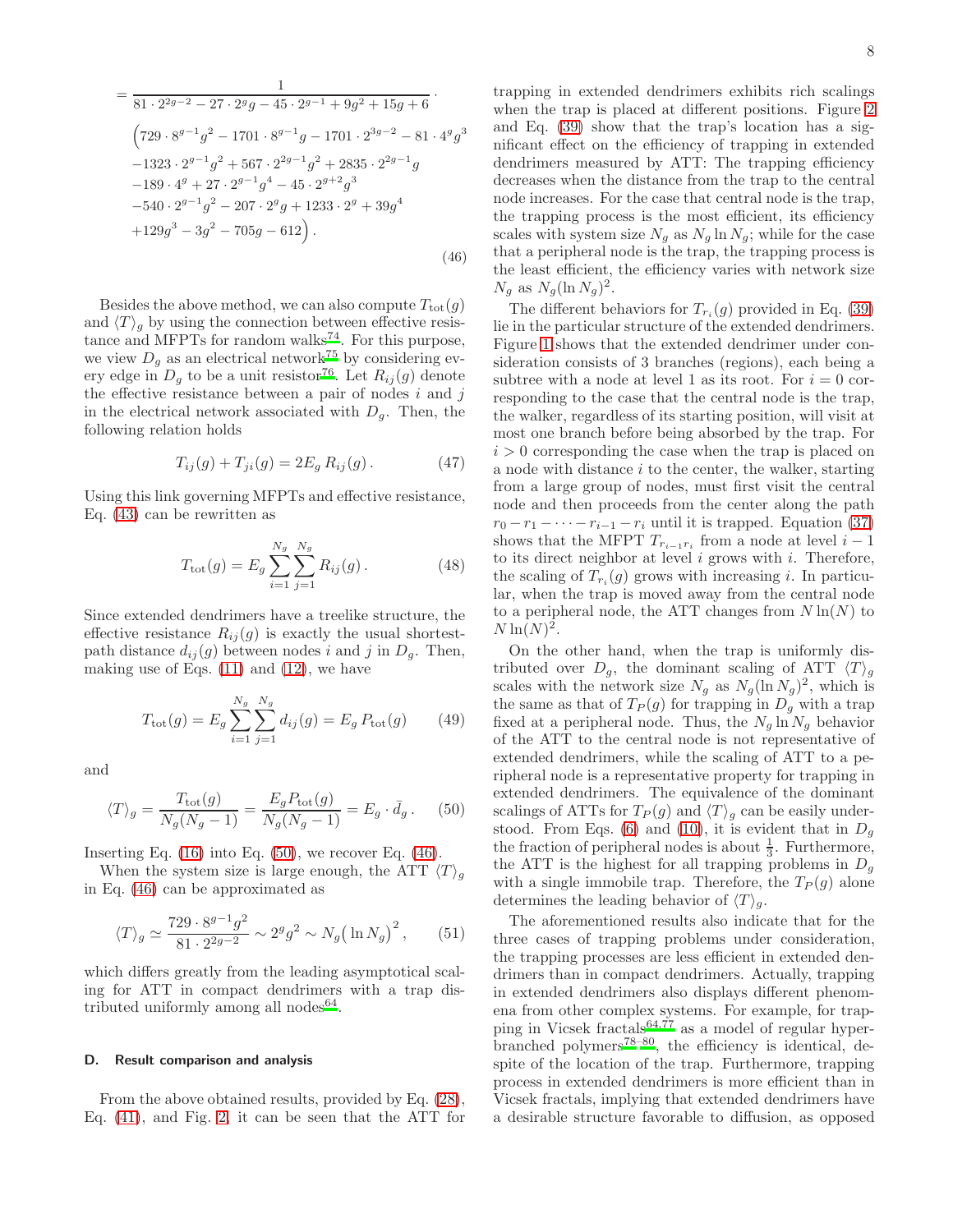to Vicsek fractals. In addition to compact dendrimers and Vicsek fractals, trapping has also been studied in various other trees, such as T−shape treelike fractals and their extensions<sup>[35](#page-8-14)-41</sup>, fractal scale-free trees<sup>[54](#page-9-19)</sup>, smallworld uniform recursive trees<sup> $45-47$  $45-47$ </sup>, non-fractal scale-free trees[54](#page-9-19). Previously reported results show that trapping behaviors in the first two network families are similar to those of Vicsek fractals, and that trapping behaviors in the last two network families resemble those of compact dendrimers. Thus far, the dependence relation  $N_g(\ln N_g)^2$  of  $T_P(g)$  and  $\langle T \rangle_g$  on system size  $N_g$  has not been observed in other systems, implying that the structure of extended dendrimers is unique.

Before closing this section, we should stress that although we only focus on trapping in a particular extended dendrimer, where any branching site has three nearest neighbors, for trapping in other extended dendrimers with the number of nearest neighbors of each branching site greater than 3, the qualitative scalings are similar to those found for the specific extended dendrimer under consideration.

## IV. CONCLUSIONS

We have performed an extensive study of the trapping problem on extended dendrimers with varying lengths of the molecular branches. We first addressed a particular case with the trap fixed at the central node; we then considered the case that the trap is positioned at an arbitrary node; and we finally studied the case with the trap uniformly distributed over all nodes in the systems. For these three cases of trapping problems, we studied the ATT as an indicator of the trapping efficiency, and obtained closed-form formulas for the ATTs, as well as their leading terms. We found that the location of trap has an essential influence on the trapping efficiency, with the ATT increasing with the shortest distance between the central node and the trap. We showed that the behavior of trapping in extended dendrimers is unusual, since the leading scalings of the ATTs are unique, which are not observed in compact dendrimers and even other complex networked systems.

## ACKNOWLEDGMENTS

This work was supported by the National Natural Science Foundation of China under Grant No. 11275049.

- <span id="page-8-0"></span><sup>1</sup>A. A. Gurtovenko and A. Blumen, Adv. Polym. Sci. 182, 171 (2005).
- <span id="page-8-1"></span><sup>2</sup>D. A. Tomalia, A. M. Naylor, and W. A. Goddard, Angew. Chem. Int. Ed. Eng. 29, 138 (1990).
- <sup>3</sup>J. Frechet, Science 263, 1710 (1994).
- <sup>4</sup>D.-L. Jiang and T. Aida, Nature 388, 454 (1997).
- <span id="page-8-2"></span><sup>5</sup>R. Kopelman, M. Shortreed, Z. Y. Shi, W. Tan, Z. Xu, J. S. Moore, A. Bar-Haim, and J. Klafter, Phys. Rev. Lett. 78, 1239 (1997).
- <span id="page-8-3"></span><sup>6</sup>V. Balzani, S. Campagne, G. Denti, J. Alberto, S. Serroni, and
- M. Venturi, Sol. Energy Mater. Sol. Cells 38, 159 (1995).
- <span id="page-8-4"></span><sup>7</sup>A. Bar-Haim, J. Klafter, and R. Kopelman, J. Am. Chem. Soc. 119, 6197 (1997).
- <sup>8</sup>A. Bar-Haim and J. Klafter, J. Phys. Chem. B 102, 1662 (1998).
- <sup>9</sup>A. Bar-Haim and J. Klafter, J. Chem. Phys. 109, 5187 (1998).
- <sup>10</sup>A. Bar-Haim and J. Klafter, J. Lumin. 76-77, 197 (1998).
- <span id="page-8-6"></span><span id="page-8-5"></span><sup>11</sup>X. Peng, and Z. Z. Zhang, J. Chem. Phys. 140, 234104 (2014).  $12$ L. Lováz, Paul Erdös is Eighty Vol. 2, edited by D. Miklós, V. T. Só, and T. Szönyi (Jáos Bolyai Mathematical Society, Budapest,
- 1996), pp. 353-398 [\[http://www.cs.elte.hu/](http://www.cs.elte.hu/~lovasz/survey.html)∼lovasz/survey.html]. <sup>13</sup>S. Redner, *A Guide to First-Passage Processes* (Cambridge University Press, Cambridge, 2001).
- <sup>14</sup>J. D. Noh and H. Rieger, Phys. Rev. Lett. 92, 118701 (2004).
- <sup>15</sup>S. Condamin, O. Bénichou, and M. Moreau, Phys. Rev. Lett. 95, 260601 (2005).
- $^{16}S.$  Condamin, O. Bénichou, and J. Klafter, Phys. Rev. Lett.  $98$ , 250602 (2007).
- <sup>17</sup>S. Condamin, O. Bénichou, and M. Moreau, Phys. Rev. E 75, 021111 (2007).
- <span id="page-8-7"></span><sup>18</sup>S. Condamin, O. Bénichou, V. Tejedor, R. Voituriez, and J. Klafter, Nature 450, 77 (2007).
- <span id="page-8-8"></span> $19F$ . Jasch and A. Blumen, Phys. Rev. E 63, 041108 (2001).
- <sup>20</sup>O. Bénichou, M. Coppey, M. Moreau, P.-H. Suet, and R. Voituriez, Phys. Rev. Lett. 94, 198101 (2005).
- <sup>21</sup>M. F. Shlesinger, Nature 443, 281 (2006).
- $22$ E. Agliari, A. Blumen, and O. Mulken, Phys. Rev. A  $82$ , 012305 (2010).
- <sup>23</sup>O. Bénichou, C. Loverdo, M. Moreau, and R. Voituriez, Rev. Mod. Phys. 83, 81 (2011).
- <sup>24</sup>S. Hwang, D.-S. Lee, and B. Kahng, Phys. Rev. Lett. 109, 088701 (2012).
- <span id="page-8-9"></span> $^{25}S.$  Hwang, D.-S. Lee, and B. Kahng, Phys. Rev. E  $\bf 85,$  046110 (2012).
- <span id="page-8-10"></span> $^{26}$ I. M. Sokolov, J. Mai, and A. Blumen, Phys. Rev. Lett. 79, 857 (1997).
- <sup>27</sup>A. Blumen and G. Zumofen, J. Chem. Phys. 75, 892 (1981).
- <sup>28</sup>O. Mulken, A. Blumen, T. Amthor, C. Giese, M. Reetz-Lamour, and M. Weidemuller Phys. Rev. Lett. 99, 090601 (2007).
- <sup>29</sup>E. Agliari, A. Blumen, and O. Mulken, Int. J. Bifurcation Chaos 82, 012305 (2010).
- <sup>30</sup>E. Agliari, Physica A 390, 1853 (2011).
- <span id="page-8-11"></span> $31$ O. Mülken and A. Blumen, Phys. Rep.  $502$ , 37 (2011).
- <span id="page-8-12"></span><sup>32</sup>E. W. Montroll, J. Math. Phys. 10, 753 (1969).
- $33R$ . A. Garza-López and J. J. Kozak, Chem. Phys. Lett. 406, 38 (2005).
- <span id="page-8-13"></span> $34R.$  A. Garza-López, A. Linares, A. Yoo, G. Evans, and J. J. Kozak, Chem. Phys. Lett. 421, 287 (2006).
- <span id="page-8-14"></span><sup>35</sup>B. Kahng and S. Redner, J. Phys. A: Math. Gen. 22, 887 (1989).
- <sup>36</sup>E. Agliari, Phys. Rev. E 77, 011128 (2008).
- $37$ C. P. Haynes and A. P. Roberts, Phys. Rev. E 78, 041111 (2008).
- <sup>38</sup>Y. Lin, B. Wu, and Z. Z. Zhang, Phys. Rev. E 82, 031140 (2010).
- <sup>39</sup>Z. Z. Zhang, B. Wu, and G. R. Chen, EPL 96, 40009 (2011).
- <sup>40</sup>A. Julaiti, B. Wu, and Z. Z. Zhang, J. Chem. Phys. 138, 204116 (2013).
- <span id="page-8-15"></span><sup>41</sup>J. Peng and G. Xu, J. Chem. Phys. 141, 134102 (2014).
- <span id="page-8-16"></span><sup>42</sup>J. J. Kozak and V. Balakrishnan, Phys. Rev. E 65, 021105 (2002).
- <span id="page-8-17"></span><sup>43</sup>J. L. Bentz, J. W. Turner, and J. J. Kozak, Phys. Rev. E 82, 011137 (2010).
- <span id="page-8-18"></span><sup>44</sup>J. J. Kozak and V. Balakrishnan, Int. J. Bifurcation Chaos 12, 2379 (2002).
- <span id="page-8-19"></span><sup>45</sup>Z. Z. Zhang, Y. Qi, S. G. Zhou, S. Y. Gao, and J. H. Guan, Phys. Rev. E 81, 016114 (2010).
- <sup>46</sup>Z. Z. Zhang, X. T. Li, Y. Lin, and G. R. Chen, J. Stat. Mech. P08013 (2011).
- <span id="page-8-20"></span><sup>47</sup>H. X. Liu and Z. Z. Zhang, J. Chem. Phys. 138, 114904 (2013).
- <span id="page-8-21"></span><sup>48</sup>A. Kittas, S. Carmi, S. Havlin, and P. Argyrakis, EPL 84, 40008 (2008).